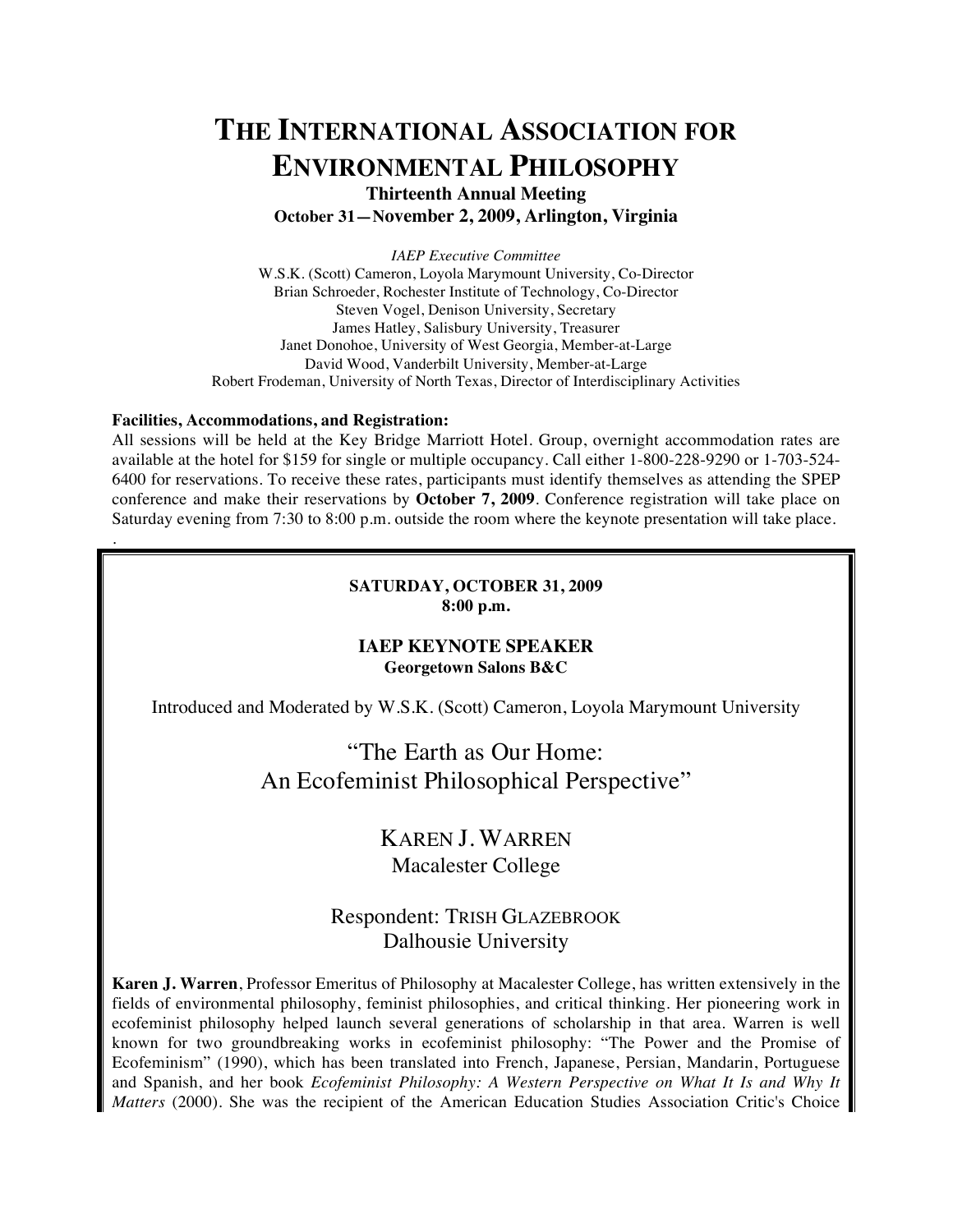Award in 1997 for her anthology *Ecofeminism: Women, Culture, Nature*. Her most recent work, an edited collection titled *An Unconventional History of Western Philosophy: Conversations Between Men and Women Philosophers* (2009), is the first volume in any language that includes women alongside their historical male contemporaries and has received strong endorsements and critical acclaim.

**Trish Glazebrook** is Chair of International Development Studies and Professor of Philosophy at Dalhousie University in Halifax, Canada, where she is also cross-appointed to the School for Resource and Environmental Studies, the College of Sustainability, and Gender and Women's Studies. Originally a Heidegger scholar, she has published on Heidegger's philosophy of science, ecofeminism, technology, ancient philosophy, and issues in international development. Her current research focuses on impacts of climate change on women subsistence farmers in northern Ghana.

## **IAEP RECEPTION 9:30 p.m. Georgetown Salon A**

\_\_\_\_\_\_\_\_\_\_\_\_\_\_\_\_\_\_\_\_\_\_\_\_\_\_\_\_\_\_\_\_\_\_\_\_\_\_\_\_\_\_\_

## **SUNDAY, NOVEMBER 1, 2009**

**8:30 a.m.—10:30 a.m. REGISTRATION Lower Level Foyer**

**Sunday, 9:00 a.m.—10:30 a.m.** 

## **Session 1: Environmental Justice and the Other-Than-Human World Jefferson Room**

Moderator: Steven Vogel, Denison University

"Restorative Environmental Justice and the Promise of *Ubuntu*," Tama Weisman, Dominican University "Speaking for Trees: Human Language as the Condition for the Possibility of Ethical Appeal," Eleanor Helms, Fordham University

"Non-Human Life: A Constitutive View," Roman Altshuler, Stony Brook University

## **Session 2: Democracy and Utopia**

#### **Lincoln Room**

Moderator: Daniel Gustav Anderson, George Mason University

"Nature and Democracy: Whitman's New World Metaphysics," Dennis Skocz, Independent Scholar "Envisioning Ecotopia: Climate Change, Scenario-Thinking, and Utopia Method Vision," John Morrell, Vanderbilt University

"The Utopian Function in Environmental Philosophy," Larry Erickson, University of Kentucky

## **Session 3: Eco-Phenomenological Reflections Washington Room**

Moderator: Evan Berry, American University

"The Significance of Indeterminacy for a Phenomenological Ethics of Scale," Robert Scott, University of Georgia

"The Poet is the River': Heidegger's Metaphor Between Art and Nature," Lucy Schultz, University of Oregon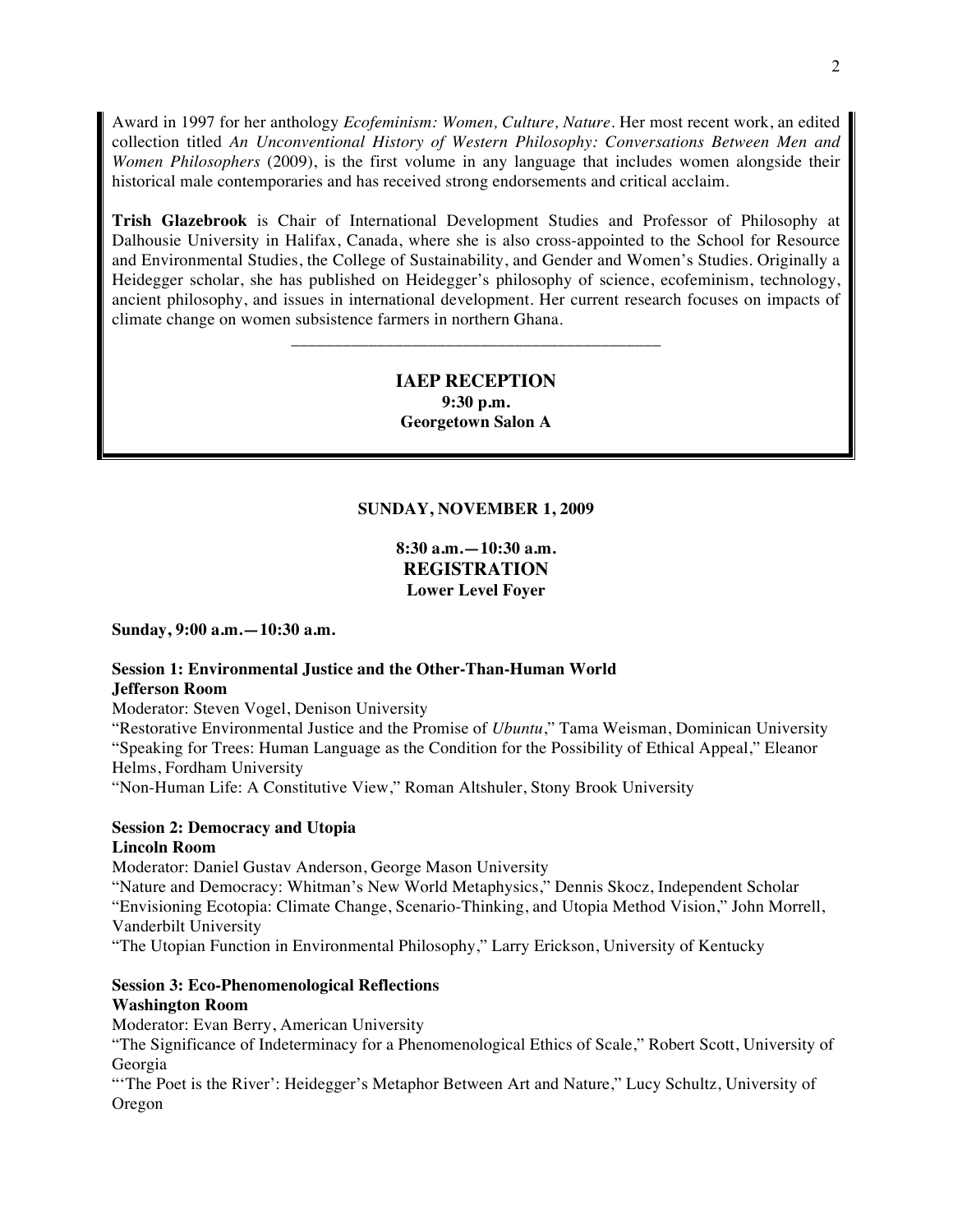"Integral Ecology vs. Heidegger: Psychology, Panpsychism, and Evolution," David Storey, Fordham University

**Sunday 10:30 a.m.—10:45 a.m., Coffee Break Third Floor Hallway (Foyer) Area**

#### **Sunday 10:45 am.—12:15 p.m.**

## **Session 4: Restoration, Sustainability, and Technology**

## **Jefferson Room**

Moderator: Evelyn Brister, Rochester Institute of Technology "Towards a Theory of 'Strong Sustainability'—philosophical adventures in a transdisciplinary field," Barbara Muraca, University of Greifswald "Revisiting Weak Anthropocentric Arguments as a Means for Questioning Technology's Role in Environmental Ethics," Shane Epting, University of Texas—El Paso

#### **Session 5: Historical Perspectives on Environmental Thinking Lincoln Room**

Moderator: Rebecca Rosenthal, University of Idaho

"Connecting with Nature: Locating an Environmental Ethic in Kant's Third *Critique*," Eric Godoy, New School for Social Research

"Hegel as a Precursor to Ecological System Theory," Darrell Arnold, University of Colorado, Colorado Springs

"From 'Circumstances' to 'Environment': Herbert Spencer and the Origins of the Idea of Organism-Environment Interaction," Trevor Pearce, University of Chicago

# **Session 6: Asian Attitudes Toward Nature**

#### **Washington Room**

Moderator: William Edelglass, Marlboro College "Of Fish and Men: Species Difference in the *Zhuāngzi*," Franklin Perkins, DePaul University "Dōgen's Practice of the Wild," Jason Wirth, Seattle University "Saving Place: Ecological Crisis and the Will," Elizabeth Sikes, Seattle University

## **AFTERNOON SESSIONS**

#### **Sunday 2:00 p.m.—3:30 p.m.**

#### **Session 7: Earth, Sky, Space, and Place Jefferson Room**

Moderator: David McCauley, Penn State University—Brandywine

"Aesthetics of the Skyscape: Science, Industrialism and the Skies," Jonathan Maskit, Denison University "There's a meadow outside my workplace: explorations of place and wellbeing for office workers in cities implementing green roofs," Angela Loder, University of Toronto

"Rooted Cosmopolitanism: Philosophy, Pedagogy, and Place," William Edelglass, Marlboro College

## **Session 8: Different Environmental Identities**

#### **Lincoln Room**

Moderator: David Wood, Vanderbilt University

"Narrative Environmental Identity and Environmental Injustice," David Utsler, University of North Texas "A Sand County Self: Eco-Hermeneutics and Leopold's Environmental Identity," Nathan Bell, University of North Texas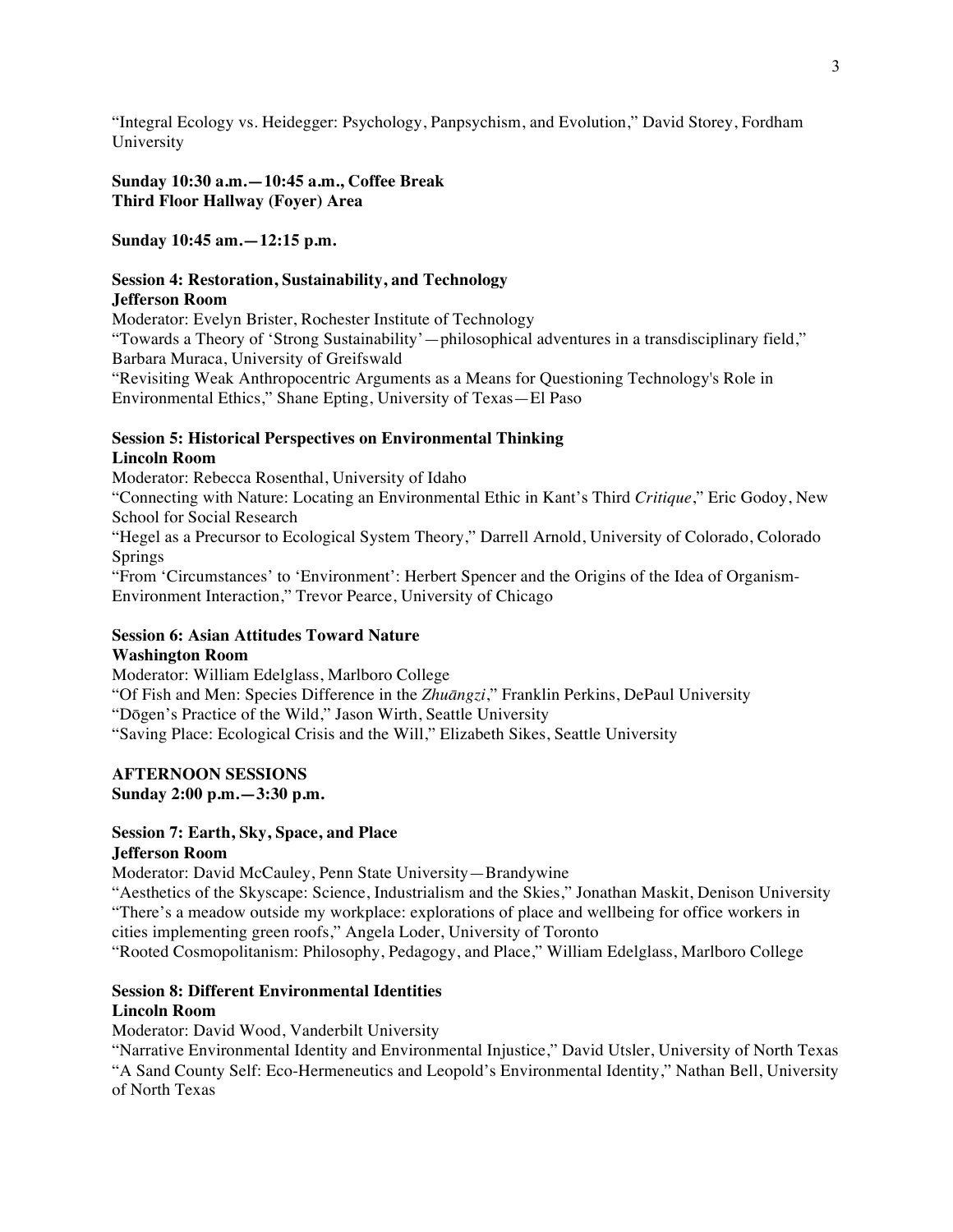"Reactionary vs. Responsive Relationships to the Social-ecological World: Identity, Difference, and Relational Metaphors," Tim Christion, University of North Texas

#### **Session 9: Eco-Politics at the End of Nature Washington Room**

Moderator: Kelly Heuer, Georgetown University

"It's the End of the World As We Know It, and I Feel Fine," Brett Buchanan, Laurentian University "Deleuze and Guattari's Eco-Politics," Thomas Nail, University of Oregon

"Beyond Nature: From Heidegger and Foucault to Malibou," Gerard Kuperus, University of San Francisco

**Sunday 3:30 p.m.—3:45 p.m., Coffee Break Third Floor Hallway (Foyer) Area**

**Sunday 3:45 p.m.—5:15 p.m.**

## **Session 10: The Dark Side Of Environmental Philosophy: Reflections on Human Limitation in the Face of Nature**

#### **Jefferson Room**

Moderator: Janet Donohoe, University of West Georgia

"The Contributions of Phenomenology to an Environmental Aesthetic: Finding Normativity and Limitation in Nature," Daniel Guentchev, Southern Illinois University, Carbondale "Population, Limitation, and Philosophy," Tim McCune, Southern Illinois University, Carbondale

"Education And The Environment: Lessons in Human Limitation," Alejandro Strong, Southern Illinois University, Carbondale

## **Session 11: Abundance Instead of Scarcity: Feminine Ecology and Indigenous Wisdom, Beyond Philosophy and Metaphor**

#### **Lincoln Room**

Moderator: Paul Haught, Christian Brothers University "The Personal is Cosmological: Umbilical Cords, Homeland, and *Zivug* in the Jewish Tradition," Irene Diamond, Ohr Esther, Israel "The Misplaced Metaphor: Perspectives on Synedochial Analyses of Indigenous Knowledge Systems," Nimachia Hernandez, Harvard Divinity School "Re-Placing Humanity: A Jewish Take on Environmentalisms," Rav Shaul David Judelman, Director of Eco-Activist Beit Midrash

#### **Session 12: Hunting, Killing, Eating: Defending the Hunt Washington Room**

Moderator: Brian Schroeder, Rochester Institute of Technology "Hunting for Meaning," Brian Seitz, Babson College

"Prey: On Being Eaten Alive," Thomas Thorp, St. Xavier University

"Facing Your Food: A Defense of Hunting," Lawrence Cahoone, College of the Holy Cross

## **IAEP BUSINESS MEETING**

**Sunday 5:30 p.m.—6:30 p.m Georgetown Salons A&B**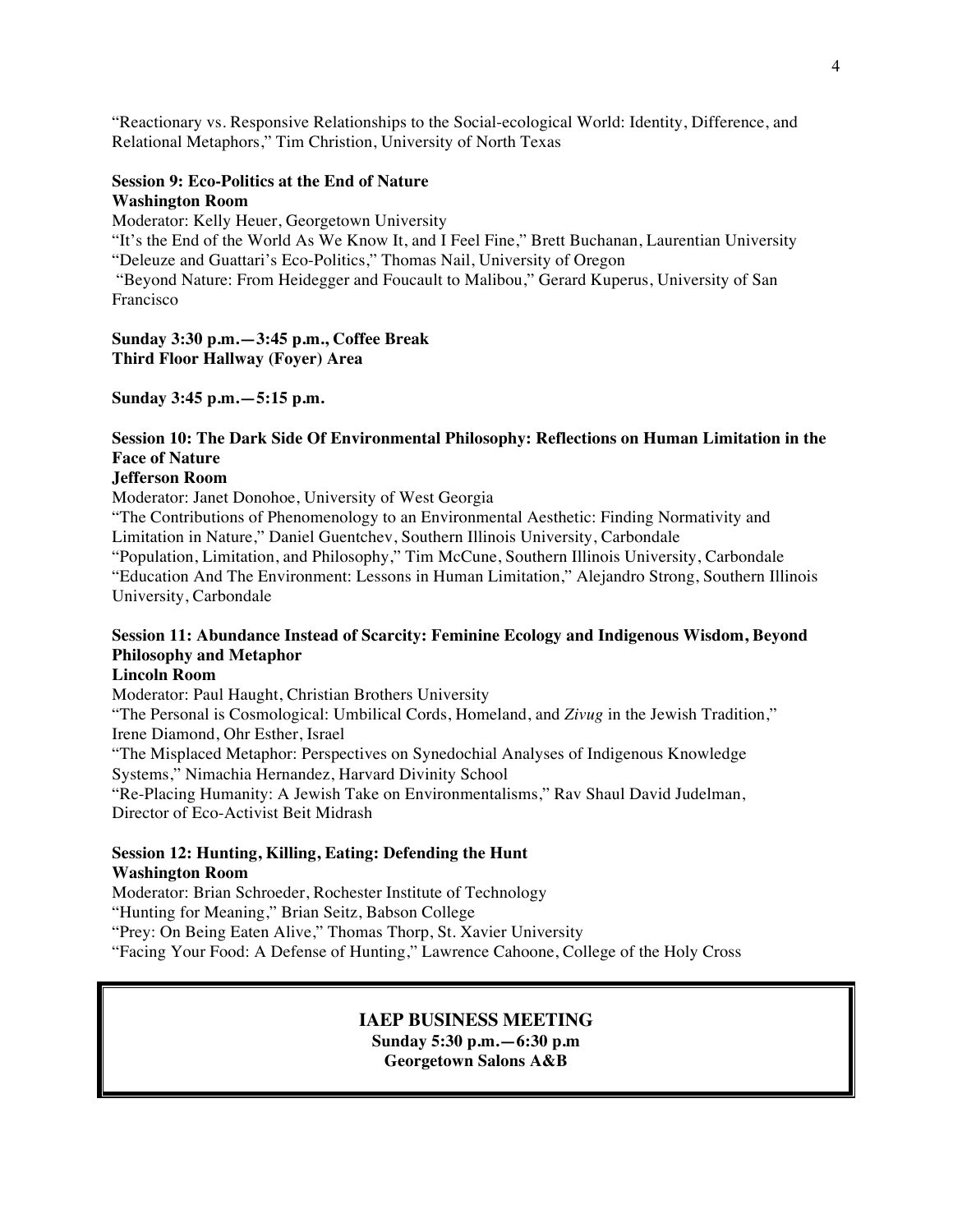#### **MONDAY, NOVEMBER 2, 2009**

## **Meeting 1: Phenomenological Reconsiderations of Conventional Environmental and Ecological Conceptions and Problems**

**Jefferson Room**

**Co-sponsored by the ENVIRONMENTAL AND ARCHITECTURAL PHENOMENOLOGY NETWORK David Seamon, Kansas State University, and Ingrid Leman Stefanovic, University of Toronto, Conveners and Moderators**

#### **Monday 9:00 a.m.—11:00 a.m.**

**Session 1** 

"The Saving Power of Fear: Rethinking Grizzly Bear Conservation," Leon Chartrand, Xavier University, Cincinnati

"'Social Marketing' and Environmental Change: Some Phenomenological Reflections," Ingrid Leman Stefanovic, University of Toronto

"Pragmatic Phenomenology and Climate Change," Edward Relph, University of Toronto, Scarborough

#### **Monday 11:00 a.m.—11:10 a.m., Break**

## **Monday 11:10 a.m.—12:30 p.m.**

#### **Session 2**

"Visualizing Scenarios: Theory and Practice for Ecological Design," Robert Mugerauer, University of Washington

"The Person-Environment Relationship Reinterpreted as Triad through British Philosopher J. G. Bennett's Systematics of Three-ness," David Seamon, Kansas State University

## **Meeting 2: SOCIETY FOR NATURE, PHILOSOPHY AND RELIGION, Fifth Annual Program Lincoln Room**

**Bruce Foltz, Eckerd College, Convener and Moderator**

**Monday 9:00 a.m.—10:30 a.m.**

#### **Session I: Nature / Immanence / Transcendence**

"Finding the Trace of Fall: Self-Identity, Memory and Place in Philosophical Theology," Forrest Clingerman, Ohio Northern University

"Schelling on the Redemption of Nature," Joseph Lawrence, College of the Holy Cross "Nature and Other Modern Idolatries," Bruce Foltz, Eckerd College

## **10:30 a.m.—10:45 a.m., Break**

## **Monday 10:45 a.m.—12:15 p.m.**

**Session II: Nature and Jewish Thought**

"Rosenzweig and Creation," Paul Higgins, Catholic University

"Naming Adam Naming Creation: Buber, Midrash and Natural History," James Hatley, Salisbury University

"Levinas and Nature: The Environmental Correlation," Gabriel Malenfant, University of Iceland

## **Meeting 3: SOCIETY FOR ECOFEMINISM, ENVIRONMENTAL JUSTICE AND SOCIAL ECOLOGY Washington Room**